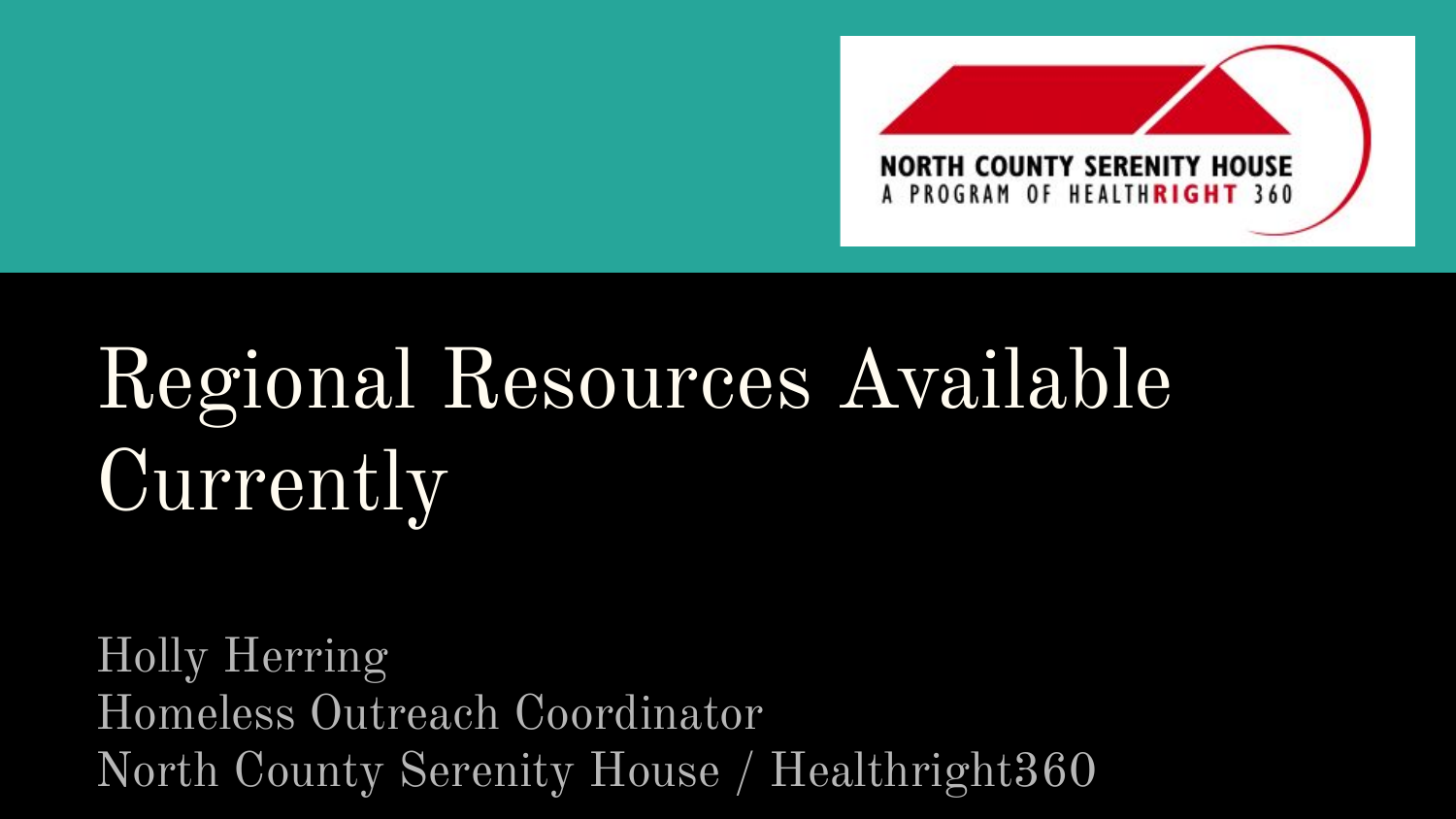# Computers and Internet Access

With more services and classes offered online for attendance and enrollment, this is becoming a HUGE issue and need.

**[Read: Coronavirus Drives Home](https://www.voiceofsandiego.org/topics/news/coronavirus-drives-home-internet-access-disparities-across-san-diego-county/) [Internet Access Disparities](https://www.voiceofsandiego.org/topics/news/coronavirus-drives-home-internet-access-disparities-across-san-diego-county/) [Across San Diego County](https://www.voiceofsandiego.org/topics/news/coronavirus-drives-home-internet-access-disparities-across-san-diego-county/)**

- [Computers 2 SD Kids: \\$100, Students](https://www.c2sdk.org/tech-assistance/) [receiving free or reduced lunch](https://www.c2sdk.org/tech-assistance/)
- [SD Futures Computers for Classrooms:](https://d3n8a8pro7vhmx.cloudfront.net/cetf/pages/453/attachments/original/1537399174/Offer_Comparison_-_San_Diego.pdf?1537399174) [Low Cost and Free computers for](https://d3n8a8pro7vhmx.cloudfront.net/cetf/pages/453/attachments/original/1537399174/Offer_Comparison_-_San_Diego.pdf?1537399174) [students](https://d3n8a8pro7vhmx.cloudfront.net/cetf/pages/453/attachments/original/1537399174/Offer_Comparison_-_San_Diego.pdf?1537399174)
- [Get Connected: Low Cost internet](https://d3n8a8pro7vhmx.cloudfront.net/cetf/pages/453/attachments/original/1537399165/BenefitInformant_-_SanDiego.pdf?1537399165)
- [SD County PDF on free/low cost](https://www.nhcare.org/wp-content/uploads/2020/04/free-low-cost-internet-access.pdf) [internet](https://www.nhcare.org/wp-content/uploads/2020/04/free-low-cost-internet-access.pdf)
- **Chavez Community Resource Center** [605 San Diego St Oceanside Open](https://www.ci.oceanside.ca.us/gov/ns/housing/centers/chavez.asp) [computers with internet from](https://www.ci.oceanside.ca.us/gov/ns/housing/centers/chavez.asp) [9AM-4Pm with a lunch from](https://www.ci.oceanside.ca.us/gov/ns/housing/centers/chavez.asp) [1:30-2:45 PM. Social distancing](https://www.ci.oceanside.ca.us/gov/ns/housing/centers/chavez.asp) [measures mean no more than 3 persons](https://www.ci.oceanside.ca.us/gov/ns/housing/centers/chavez.asp) [admitted at a time. Open to all.](https://www.ci.oceanside.ca.us/gov/ns/housing/centers/chavez.asp)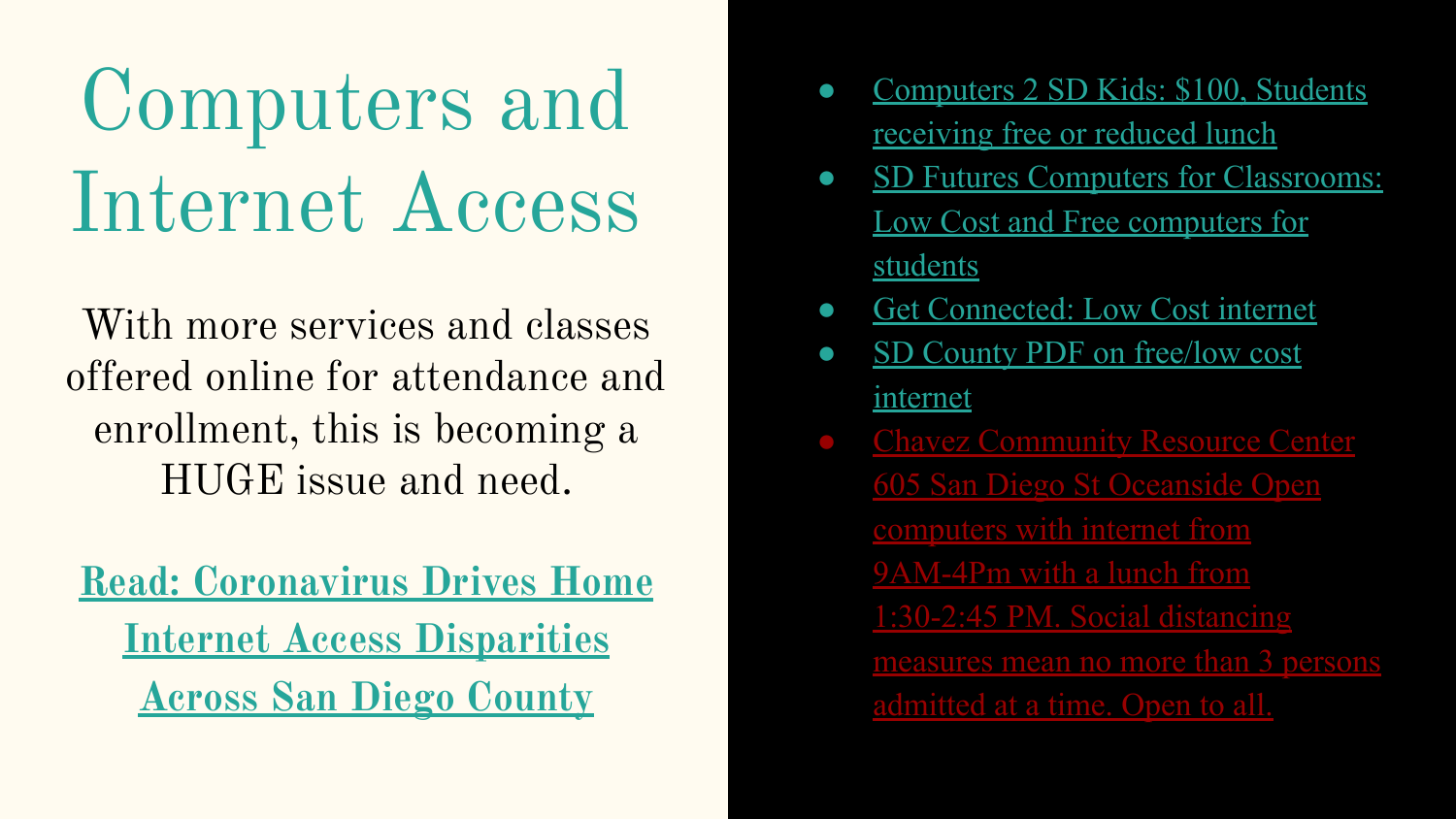# Restraining **Orders**

**In the span from March 1 to April 25, the San Diego County Sheriff's Department logged 2,309 domestic-related calls, a roughly 3% increase from the 2,237 such calls handled in the comparable two-month stretch last year, according to sheriff's Lt. Ricardo Lopez.**

**[Read: San Diego County Could](https://www.kpbs.org/news/2020/apr/29/san-diego-rise-in-domestic-violence-coronavirus/) [See Rise In Domestic Violence](https://www.kpbs.org/news/2020/apr/29/san-diego-rise-in-domestic-violence-coronavirus/) [During Coronavirus Pandemic](https://www.kpbs.org/news/2020/apr/29/san-diego-rise-in-domestic-violence-coronavirus/)**

#### [Las Valientes](https://www.lasvalientes.org/)

Las Valientes is a program designed to assist women in the Hispanic community with legal issues associated with domestic violence. We assist our client's with obtaining restraining orders, legal representation by competent attorneys for family law issues, immigration, and juvenile court. Restraining Orders for DV Hispanic Women, facilitating court ordered visitation

● [Volunteer Lawyer Program](https://www.sdvlp.org/get-help/restraining-order-clinics/) SDVLP - San Diego Volunteer Lawyer Program Assistance with restraining orders being offered online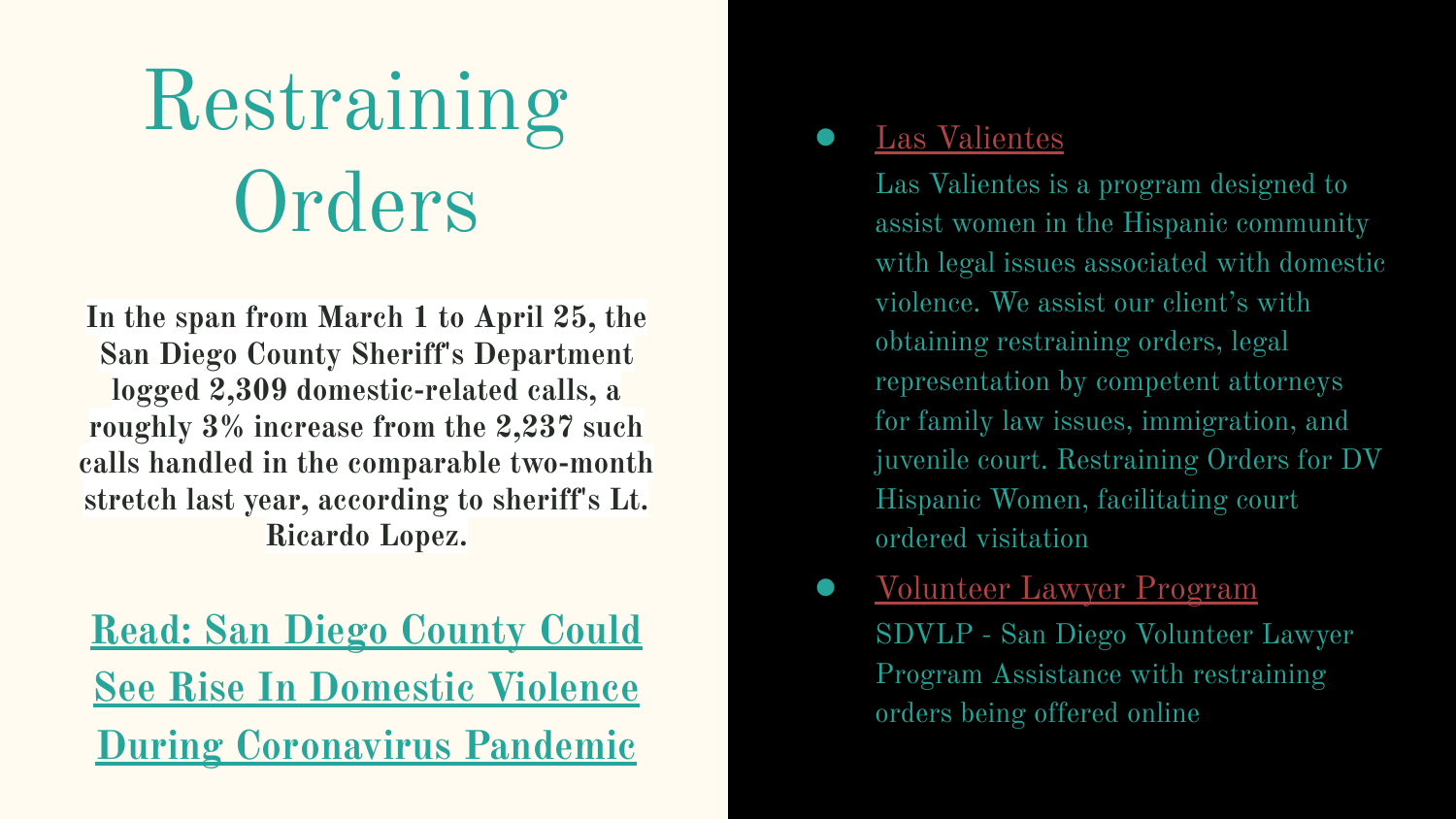# Bagged Meals

**In the span from March 1 to April 25, the San Diego County Sheriff's Department logged 2,309 domestic-related calls, a roughly 3% increase from the 2,237 such calls handled in the comparable two-month stretch last year, according to sheriff's Lt. Ricardo Lopez.**

**[Read: San Diego County Could](https://www.kpbs.org/news/2020/apr/29/san-diego-rise-in-domestic-violence-coronavirus/) [See Rise In Domestic Violence](https://www.kpbs.org/news/2020/apr/29/san-diego-rise-in-domestic-violence-coronavirus/) [During Coronavirus Pandemic](https://www.kpbs.org/news/2020/apr/29/san-diego-rise-in-domestic-violence-coronavirus/)**

- Services available at Brother Benno's currently: · Sack lunch distribution (Monday – Friday) 6:30 a.m. to 10 a.m. (Saturday) 10:00 a.m. to 12:00 p.m.
	- Mail service (Monday Friday)  $6:30$  a.m. to 11 a.m. (Saturday) 10:00 a.m. to 12:00 p.m.
	- · Food Box/Food bag distribution to guests (Monday – Friday)  $6:30$  to 11 a.m. (Saturday) 10:00 a.m. to 12:00 p.m.
	- · Thursday only drive-through food bag distribution (in partnership with Feeding San Diego) from 10:00 a.m. to 2:00 p.m. <https://www.brotherbenno.org/>
- Feeding God's Children Richard at Church of the Advent in Carlsbad (399 Washington)
	- Coffee service and sack lunch/Box Dinner
	- Box dinner is in collaboration with the Oceanside Kitchen Collaborative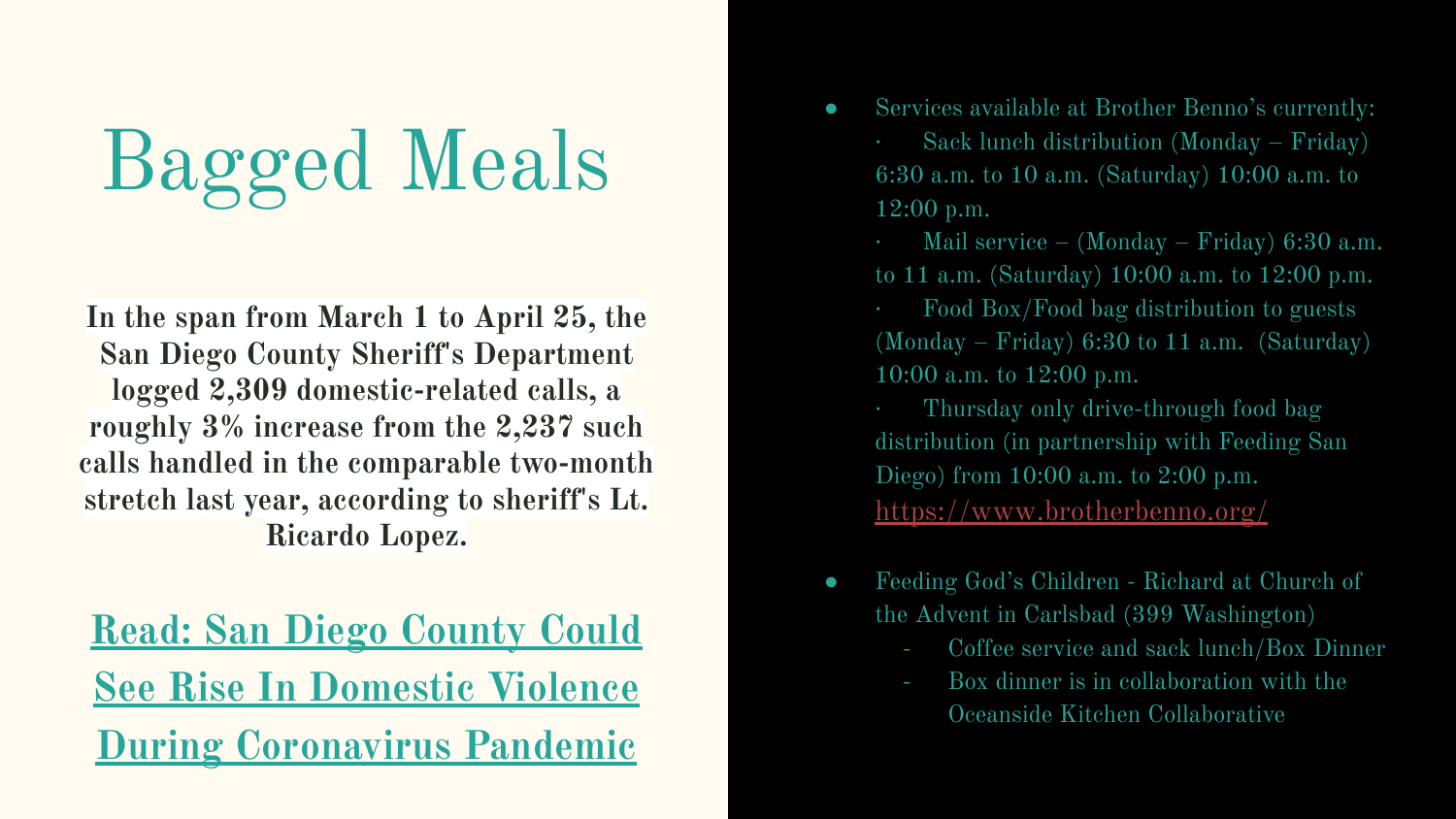## Showers

**In the span from March 1 to April 25, the San Diego County Sheriff's Department logged 2,309 domestic-related calls, a roughly 3% increase from the 2,237 such calls handled in the comparable two-month stretch last year, according to sheriff's Lt. Ricardo Lopez.**

[Read: Nonprofit Brings](https://www.sandiegouniontribune.com/news/homelessness/story/2020-01-20/nonprofit-plans-to-bring-mobile-showers-to-san-diegos-homeless) [Mobile Showers to San](https://www.sandiegouniontribune.com/news/homelessness/story/2020-01-20/nonprofit-plans-to-bring-mobile-showers-to-san-diegos-homeless) [Diego](https://www.sandiegouniontribune.com/news/homelessness/story/2020-01-20/nonprofit-plans-to-bring-mobile-showers-to-san-diegos-homeless)

### **[Humanity Showers](https://www.humanityshowers.org/about)**

Humanity Showers: Friday mornings until 8AM - 12PM 208 S Clementine Oceanside

### **[Duawara Consciousness](https://www.duwara.org/what-we-do/)**

Duwara Consiousness Foundation Shower truck: Coming in the next couple weeks! 7 individual shower rooms, 2 washers 2 dryers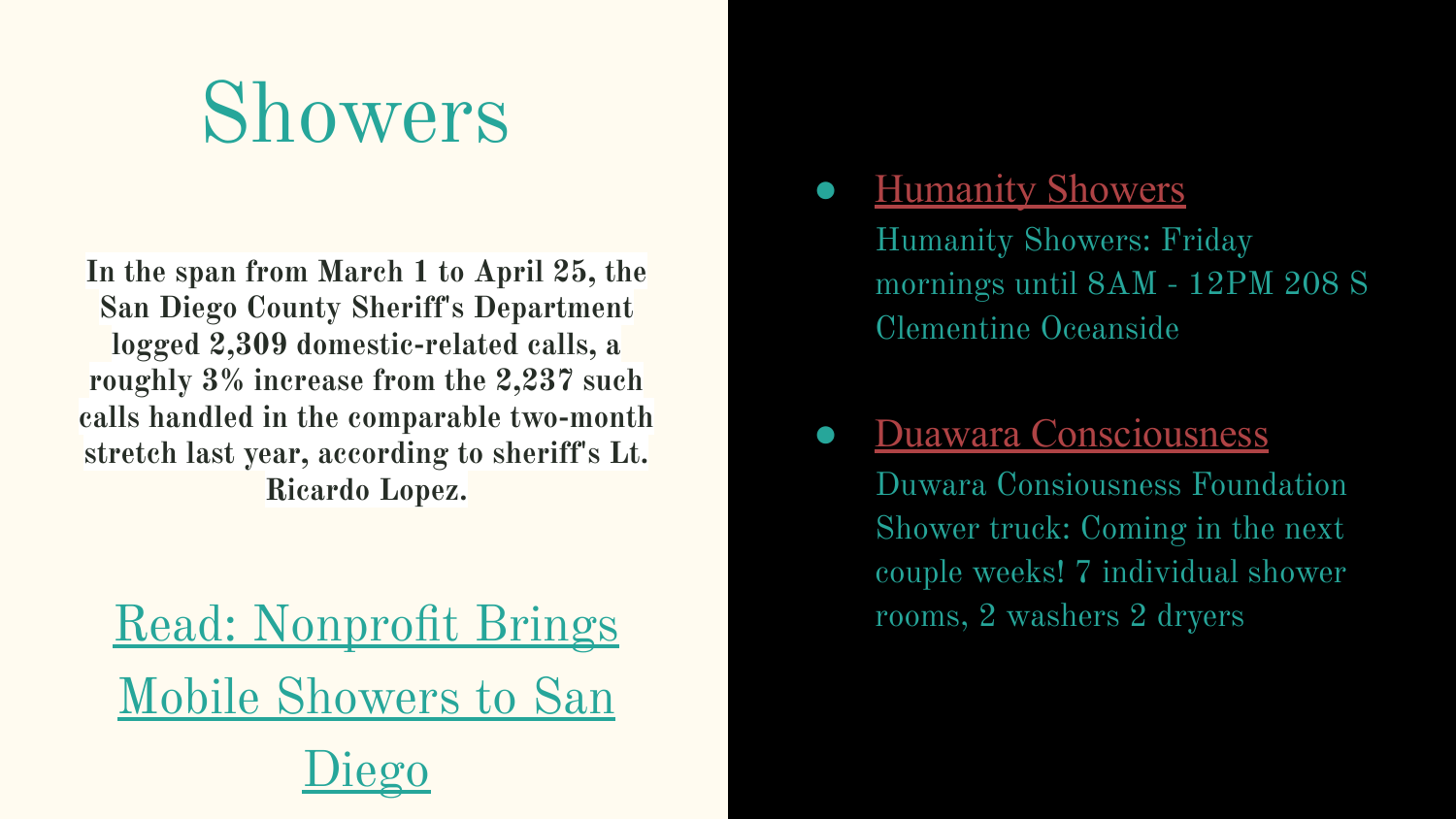## Harm Reduction

### Homelessness is a health risk, for both COVID-19 and overdose.

[Read: Overdose Prevention](https://filtermag.org/overdose-prevention-coronavirus/) [Is COVID-19 Prevention,](https://filtermag.org/overdose-prevention-coronavirus/) [Too](https://filtermag.org/overdose-prevention-coronavirus/)

- Never Use Alone: <http://neverusealone.com/>
- FHCSD's Syringe Services Program (SSP) [https://www.fhcsd.org/syrin](https://www.fhcsd.org/syringe-services-program/) [ge-services-program/](https://www.fhcsd.org/syringe-services-program/)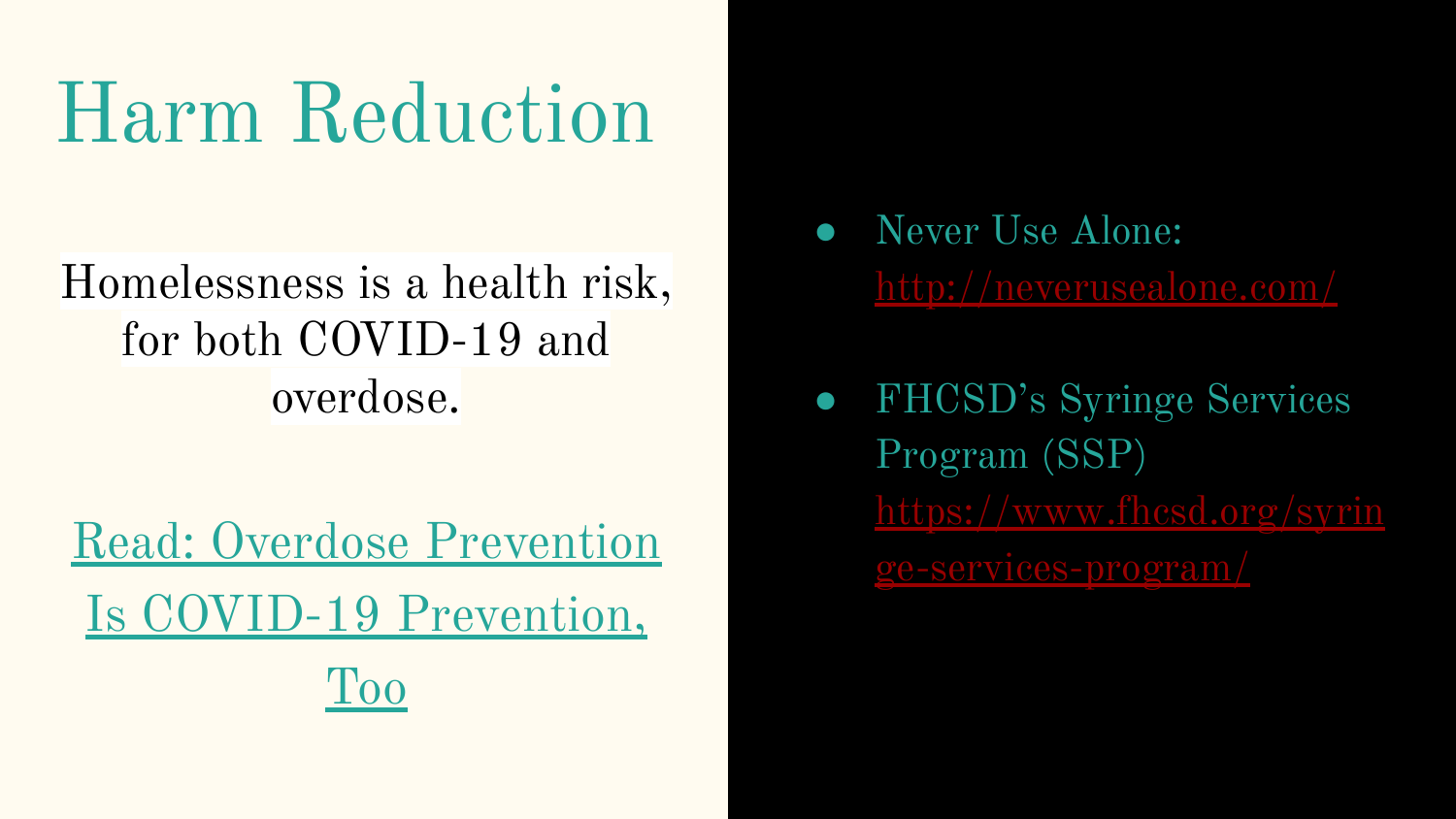# Financial Assistance

## [United Way Community](https://uwsd.org/covid19/) [Response](https://uwsd.org/covid19/)

### ● United Way Community Response Fund

**Who It's For:** Low-wage workers who need support for a limited but undetermined length of time due to COVID income reduction **What The Money Goes Toward:** Utilities and rent/mortgage payments <https://uwsd.org/covid19/>

### ● One Fair Wage

providing cash assistance to restaurant workers, car service drivers, delivery workers, personal service workers and more who need the money they aren't getting to survive.

<https://ofwemergencyfund.org/>

### ● Onward California

For those who were impacted by job loss <https://onwardca.org/?cn-reloaded=1>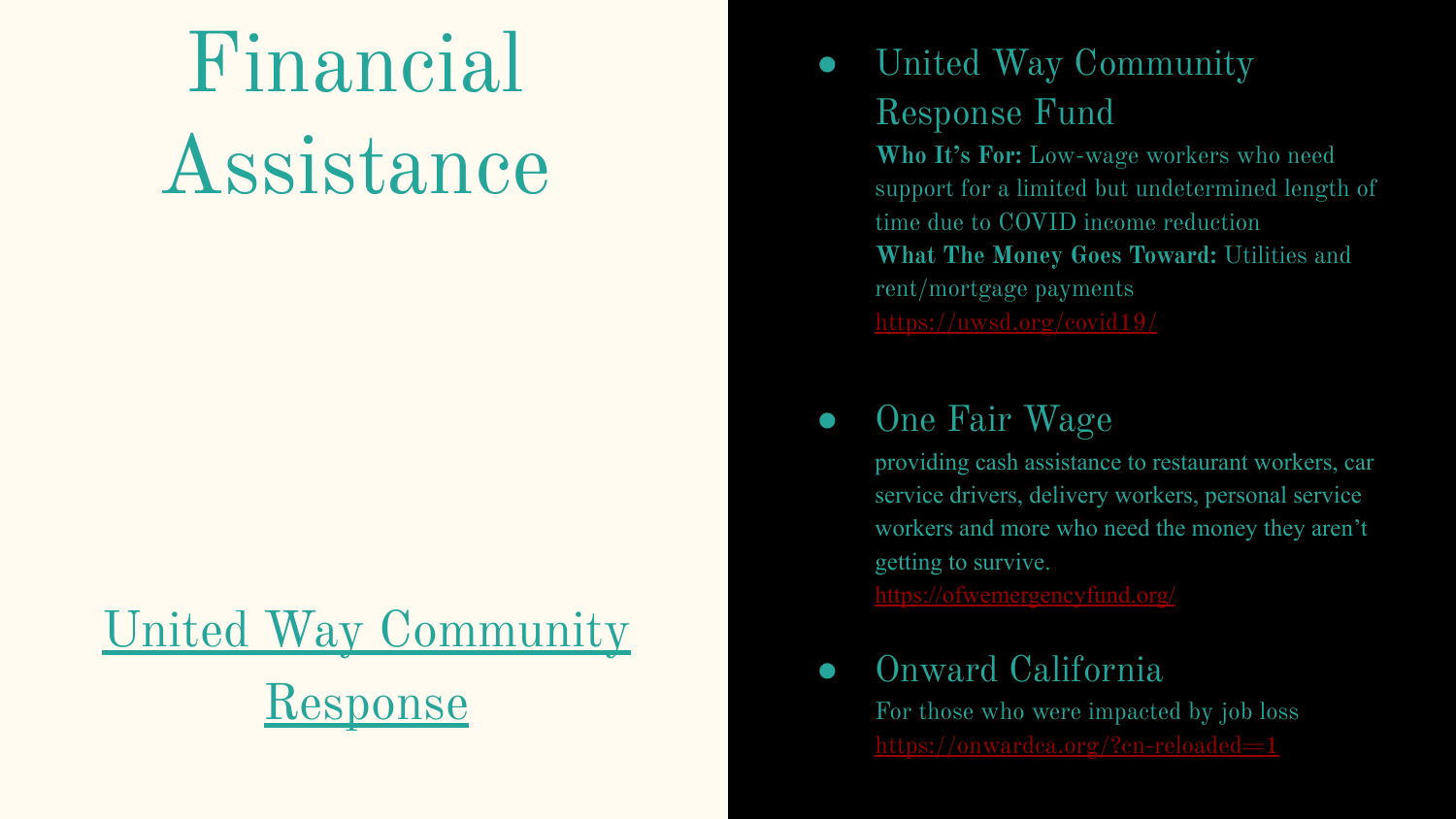## Pets

Pet owners may have also experienced a shortage of pet food and supplies. The [San](http://sdhumane.org/) [Diego Humane Society](http://sdhumane.org/) is trying to do something about that, by distributing 70,000 pounds of pet food and supplies.

## [Read: COVID Pet Response](https://www.kpbs.org/news/2020/mar/24/humane-society-responds-covid-19-shortages-pet-foo/)  [San Diego Humane Society](https://www.kpbs.org/news/2020/mar/24/humane-society-responds-covid-19-shortages-pet-foo/)

### ● Helen Woodward Animal Center

Offers a two week supply of dog or cat food for individuals who have been laid off due to the COVID-19 outbreak [AniMeals food distribution program](https://animalcenter.org/programs-services/animeals/animeals-relief)

San Diego Humane Society **Pet families who need extra help can visit between 10 a.m. to 1 p.m. to pick up a bag of dog or cat food and other supplies while they last** [San Diego Humane Society](https://www.sdhumane.org/about-us/news-center/emergency-updates/)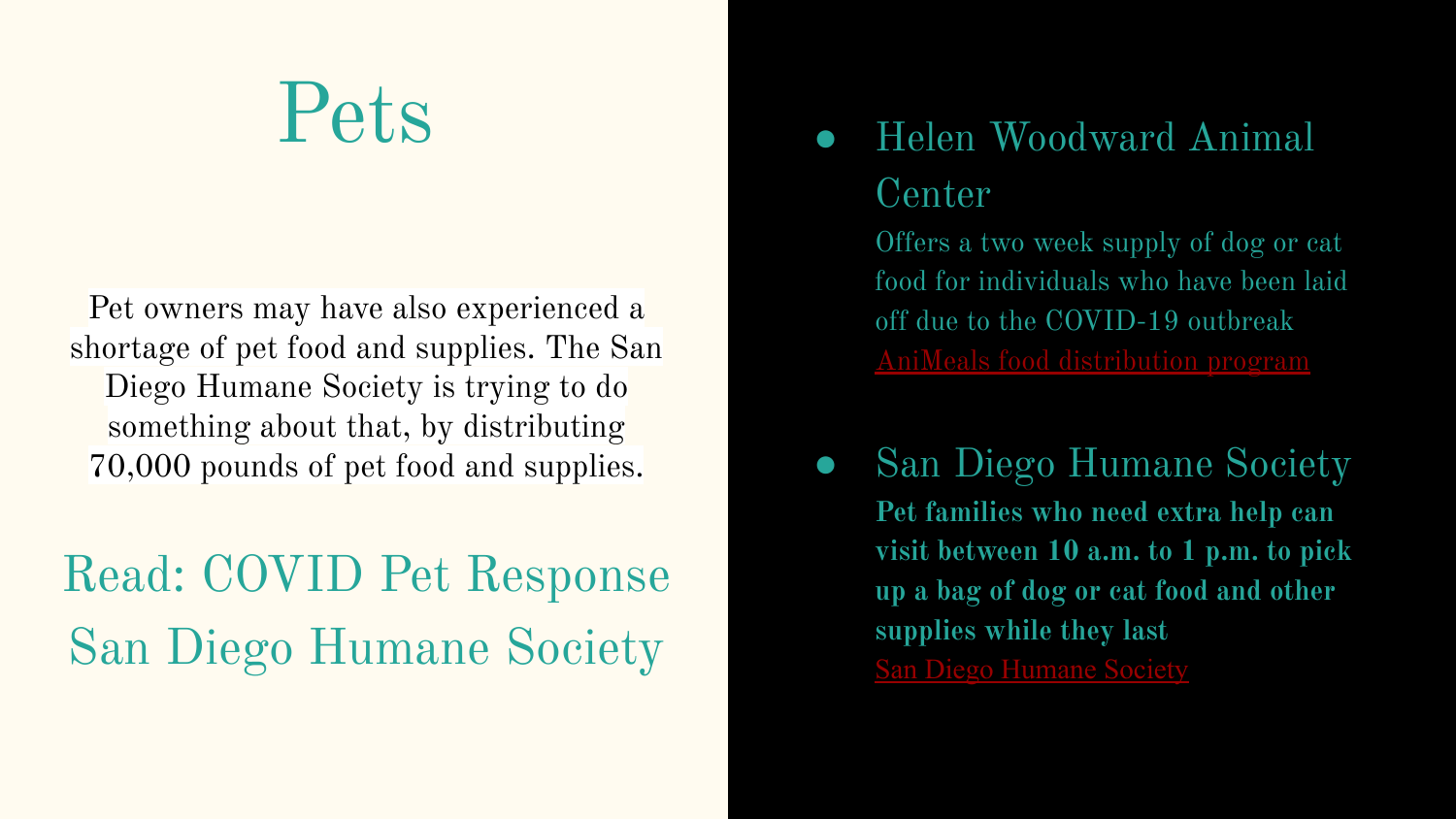# Job Readiness

**Goodwill** is offering *RIGHT NOW* all of their workshops online AND in both English and Spanish virtually!

#### [www.goodwill.org](http://www.goodwill.org)

- Job Readiness Certificate
- Ace the Interview
- Workplace Communication
- Online Job Application
- Résumé Workshop
- Conflict Resolution
- One on One Career Coaching virtually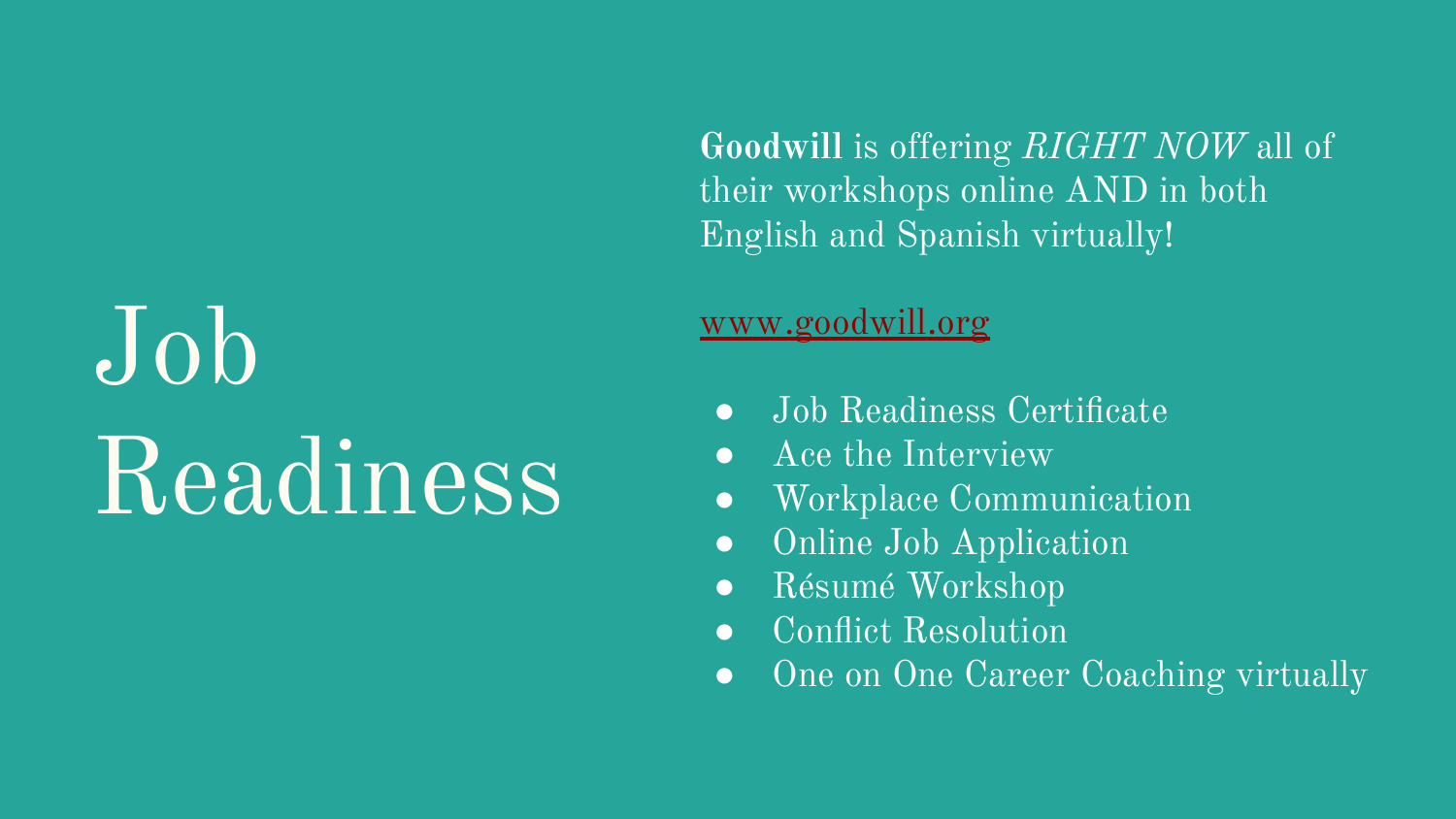## Other Resources

### **FACT SD:**

#### <https://factsd.org/>

Fact is offering free transportation for any essential need until the stay-at-home order is lifted. 888-924-3228 8AM- 3Pm Monday - Friday

### **Requests:**

Coordinated Entry Access Sites open during COVID [https://www.sandiegocounty.gov/content/dam/sdc/hhsa/progra](https://www.sandiegocounty.gov/content/dam/sdc/hhsa/programs/phs/Epidemiology/covid19/Community_Sector_Support/Homeless/Access%20Sites%20-%20Housing%20Resources.pdf) [ms/phs/Epidemiology/covid19/Community\\_Sector\\_Support/H](https://www.sandiegocounty.gov/content/dam/sdc/hhsa/programs/phs/Epidemiology/covid19/Community_Sector_Support/Homeless/Access%20Sites%20-%20Housing%20Resources.pdf) [omeless/Access%20Sites%20-%20Housing%20Resources.pdf](https://www.sandiegocounty.gov/content/dam/sdc/hhsa/programs/phs/Epidemiology/covid19/Community_Sector_Support/Homeless/Access%20Sites%20-%20Housing%20Resources.pdf)

### **County Requests:**

#### Portable Restroom Request Form:

[https://www.sandiegocounty.gov/content/dam/sdc/hhsa/](https://www.sandiegocounty.gov/content/dam/sdc/hhsa/programs/phs/Epidemiology/covid19/Community_Sector_Support/Homeless/Portable%20Restroom%20Request%20Form%20and%20Process%20.pdf) [programs/phs/Epidemiology/covid19/Community\\_Sector](https://www.sandiegocounty.gov/content/dam/sdc/hhsa/programs/phs/Epidemiology/covid19/Community_Sector_Support/Homeless/Portable%20Restroom%20Request%20Form%20and%20Process%20.pdf) [\\_Support/Homeless/Portable%20Restroom%20Request](https://www.sandiegocounty.gov/content/dam/sdc/hhsa/programs/phs/Epidemiology/covid19/Community_Sector_Support/Homeless/Portable%20Restroom%20Request%20Form%20and%20Process%20.pdf) [%20Form%20and%20Process%20.pdf](https://www.sandiegocounty.gov/content/dam/sdc/hhsa/programs/phs/Epidemiology/covid19/Community_Sector_Support/Homeless/Portable%20Restroom%20Request%20Form%20and%20Process%20.pdf)

#### Handwashing Station Request form:

[https://www.sandiegocounty.gov/content/dam/sdc/hhsa/](https://www.sandiegocounty.gov/content/dam/sdc/hhsa/programs/phs/Epidemiology/covid19/Community_Sector_Support/Homeless/County%20Handwashing%20Station%20Request%20and%20Approval%20Form_3.5.2020%20FINAL_V1.pdf) [programs/phs/Epidemiology/covid19/Community\\_Sector](https://www.sandiegocounty.gov/content/dam/sdc/hhsa/programs/phs/Epidemiology/covid19/Community_Sector_Support/Homeless/County%20Handwashing%20Station%20Request%20and%20Approval%20Form_3.5.2020%20FINAL_V1.pdf) [\\_Support/Homeless/County%20Handwashing%20Statio](https://www.sandiegocounty.gov/content/dam/sdc/hhsa/programs/phs/Epidemiology/covid19/Community_Sector_Support/Homeless/County%20Handwashing%20Station%20Request%20and%20Approval%20Form_3.5.2020%20FINAL_V1.pdf) [n%20Request%20and%20Approval%20Form\\_3.5.2020](https://www.sandiegocounty.gov/content/dam/sdc/hhsa/programs/phs/Epidemiology/covid19/Community_Sector_Support/Homeless/County%20Handwashing%20Station%20Request%20and%20Approval%20Form_3.5.2020%20FINAL_V1.pdf) [%20FINAL\\_V1.pdf](https://www.sandiegocounty.gov/content/dam/sdc/hhsa/programs/phs/Epidemiology/covid19/Community_Sector_Support/Homeless/County%20Handwashing%20Station%20Request%20and%20Approval%20Form_3.5.2020%20FINAL_V1.pdf)